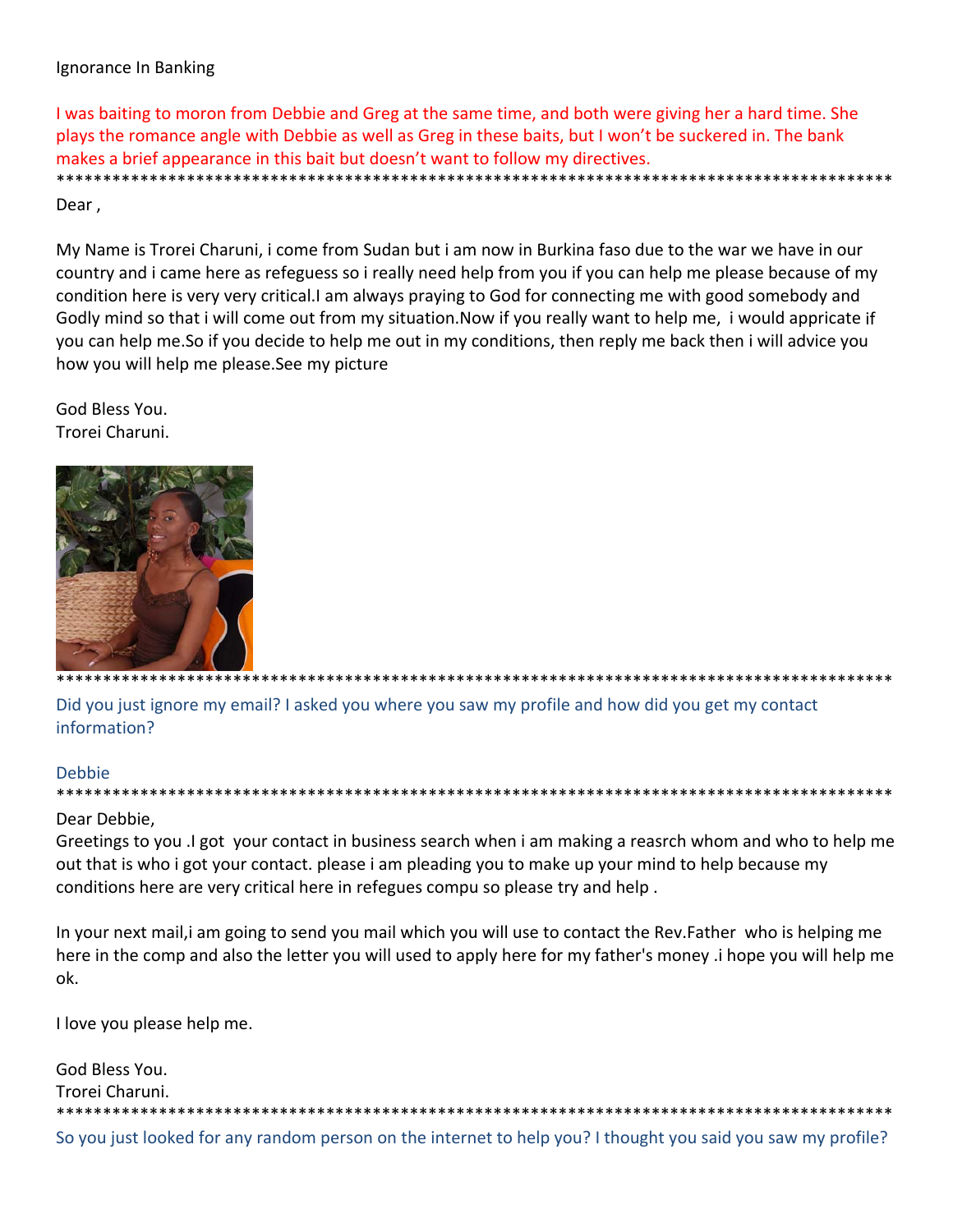#### **Debbie**

Hello My Dear,

Please i want you to answer me if you are willing in helping or not. I have only your email address that is all. God Bless You. Trorei Charuni. 

What exactly do you want me to do?

#### Debbie

Hello My Dear Love,

Please send me all these information then i will write EMPOWERMENT LETTER to the bank here using those your below information, because my conditions are very bad here no one are willing to help me so you try and consider my pleadings because i am dying here no help.

**FULL NAME HOME ADDRESS AGE OCCUPATION** PRIVATE PHONE MOBILE

THIS INFORMATION WILL HELP ME TO WRITE LETTER OF EMPOWERMENT TO THE BANK SO THAT THEY WILL KNOW YOU AS MY TRUSTEE WHO WANT TO ASSIST ME FOR THE CLAIM.

God bless you as you do this today,

Yours forever love many kissssssss, Trorei Charuni. i miss you. 

This is your money in the bank? Is that correct? Then why would I have to write the bank? It would be your responsibility to initiate the transfer, not mine. Do you know anything about banking? If it is your money, then you can do with it whatever you want.

Name - Debbie Dawson Address - 163 Brittain Road, Akron Ohio 44305  $Age - 31$ **Occupation - Accounting** 

My Love,

Thanks very much for your mail and your contact information's which you have just sent to me. I would have love to hear your voice if i have your phone number here, but it is not possible to make international call through the telephone number of Reverend Father who is taking care of us, i have decided to come over to your country to meet you for the rest of my life as i have seen that you are the right person to handle this situation as the condition of my health is going down daily due to poor environmental condition of this camp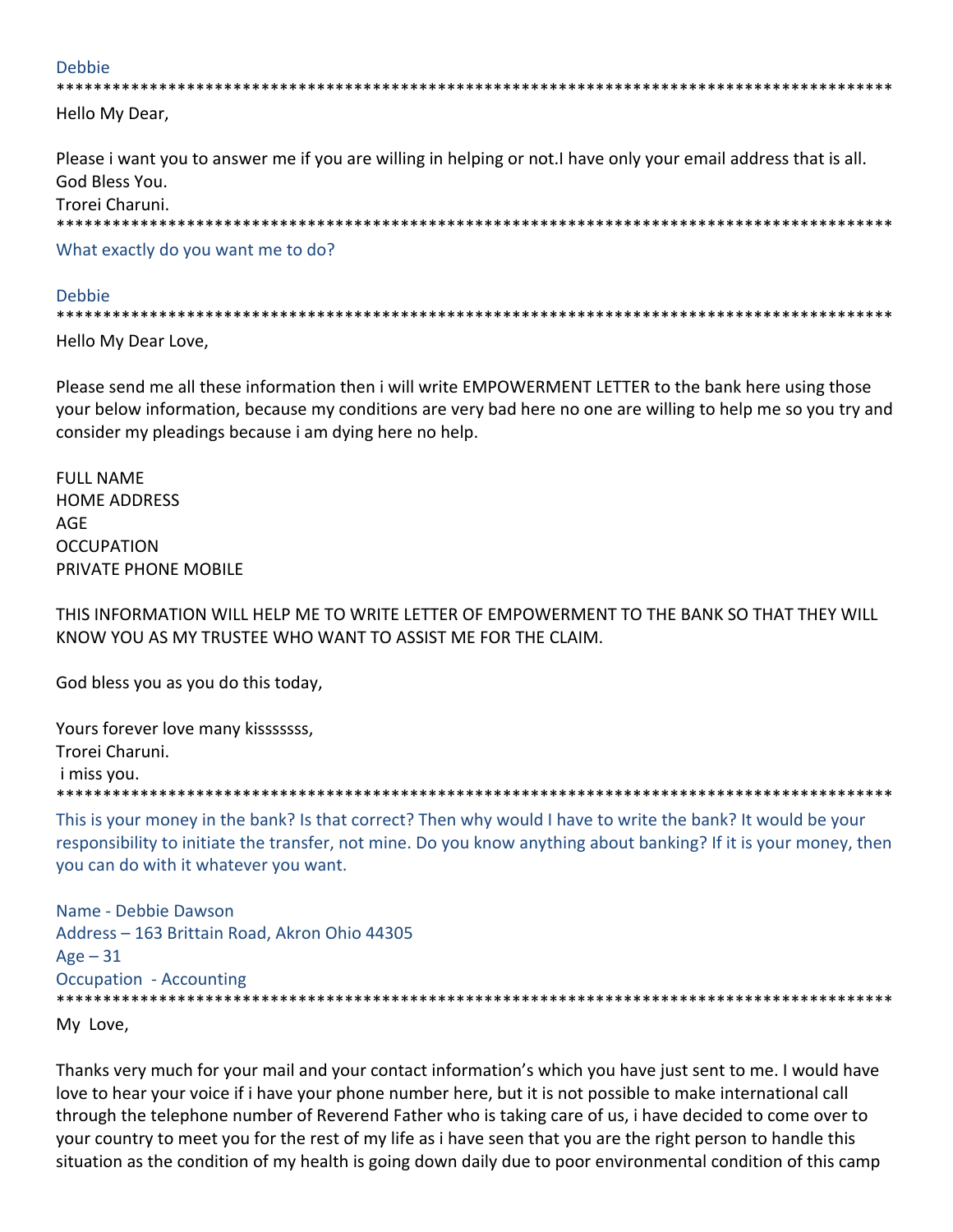am living. Please i will like to see your personal picture on your next reply to me.

Please should in case you wish to hear my sweet voice you are free to reach me through the telephone number of Reverend Father JONHSON the office telephone number is (+226) 75 73 20 12 ) If you call tell him you want to speak with Trorei Charuni that stays in female hostel room G12 he will send for me, Here is the contact information of BCB Bank in Burkina Faso where the money is deposited is as follows,

BANK COMMERCIALE DU BURKINA. 653, av. du Dr Kwamé Nkrumah, Ouagadougou, Postal Address, BP 1 Burkina Faso Tele: 0022650473319 THE NAME OF THE TRANSFER OFFICER IS Dr.ROBERT SAWADOGO

Based on your respond i will like you to send an email to the transfer department of the bank today with this email address(remittancedepartment@movmail.com) the contact person is Dr.Robert Sawadogo.He is the Director of Operations and international remittance office of the bank.

Tell him that you are my representative and that you want to assist me transfer my 9.7 million United State dollars deposited by my late Father; MALUSI DOSI DAVID.

THE ACCOUNT INFORMATION IS AS FOLLOWS. ACCOUNT NAME IS; MALUSI DOSI DAVID AMOUNT 9.7 MILLION DOLLARS. NEXT OF KIN MISS.Trorei Charuni ACCOUNT NUMBER 00331016648

Already i have informed this bank about my intention to claim my late father's deposit of which my name appears as the next of kin. But the only thing the bank told me is to look for a foreign partner who will assist me in the transfer due to my refugee status here in Burkina Faso,as a refugee i don't have direct claim of the money but through an appointed representative as the united refugee law governing refugee all over the world states you can as well reach him direct to telephone number of the Bank (+226) 50 47 33 19, ask him to give you the detail procedures of transferring the money to your bank account,i will be waiting to hear from you soon, I will also like to see your current pictures so that i will know how you look like.

God bless you as you do this today,

Yours forever love many kisssssss, Tina Williams.

## Oops, a little name change here – she'll pay for that…

Why did you sign your name Tina Williams? Did you forget your own name? You might want to write it down on your hand if you can't even remember your own name.

\*\*\*\*\*\*\*\*\*\*\*\*\*\*\*\*\*\*\*\*\*\*\*\*\*\*\*\*\*\*\*\*\*\*\*\*\*\*\*\*\*\*\*\*\*\*\*\*\*\*\*\*\*\*\*\*\*\*\*\*\*\*\*\*\*\*\*\*\*\*\*\*\*\*\*\*\*\*\*\*\*\*\*\*\*\*\*\*\*\*

#### Debbie

\*\*\*\*\*\*\*\*\*\*\*\*\*\*\*\*\*\*\*\*\*\*\*\*\*\*\*\*\*\*\*\*\*\*\*\*\*\*\*\*\*\*\*\*\*\*\*\*\*\*\*\*\*\*\*\*\*\*\*\*\*\*\*\*\*\*\*\*\*\*\*\*\*\*\*\*\*\*\*\*\*\*\*\*\*\*\*\*\*\*

Please if you are not serious to help me, you let me know ok.I am tried of all your supecious questions.I hope that God will help in this situations.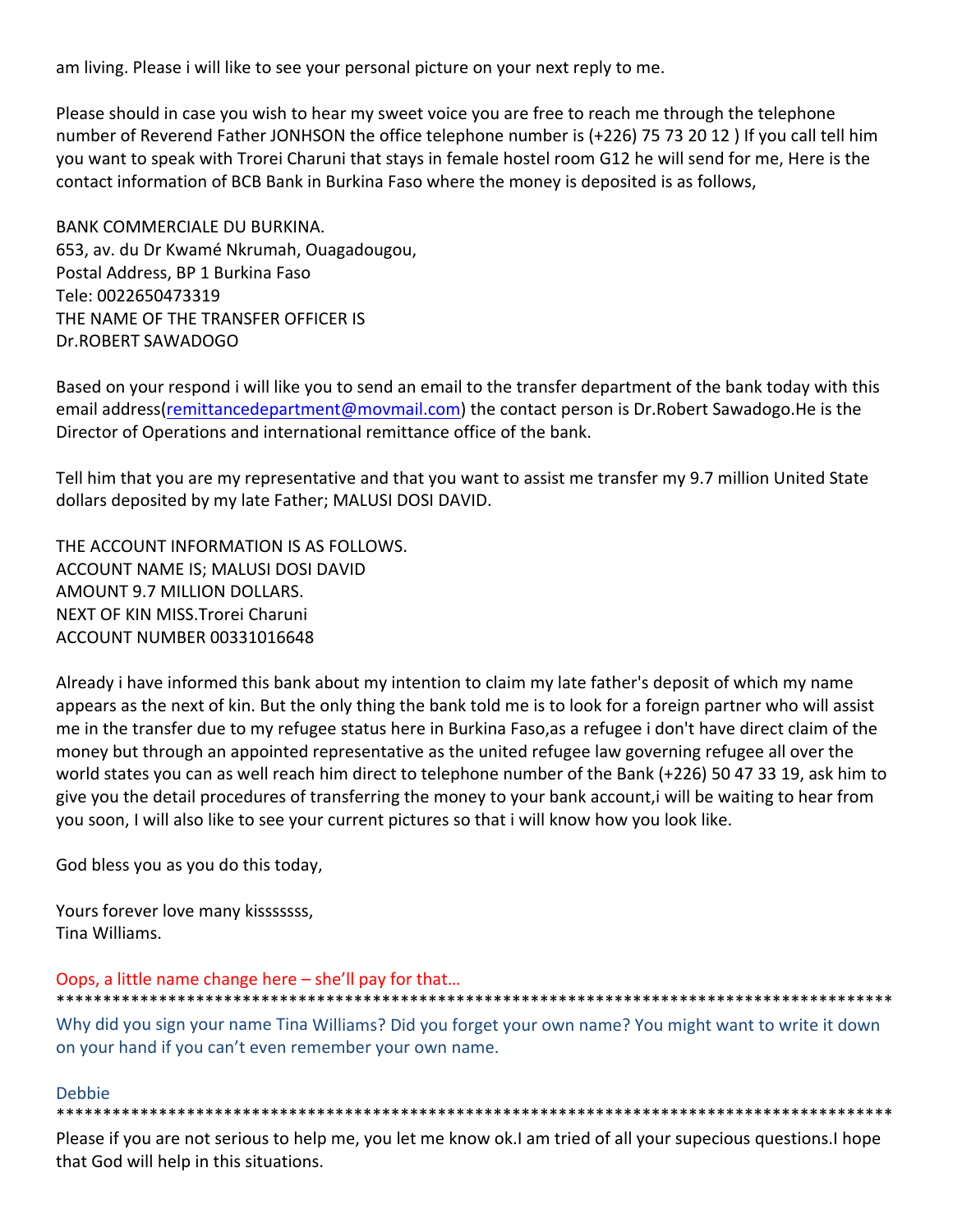All I asked was why you signed your name as Tina Williams? Can't you answer that?

you just pick any name at random to sign your emails with?

#### **Debbie**

| Hello Debbie. |  |
|---------------|--|

Tina Williams is my female friend in thesame hostel room G12 i dont feel that is why you should not help me in this regards. Please my conditions here is very critical . Let me know if you are willing to help me or not.

## Trorei Charuni.

\*\*\*\*\*\*\*\*\*\*\*\*\*\*\*\*\*\*\*\*\*\*\*\*\*\*\*\*\*\* So when you write emails, sometimes you sign them with your friend's name instead of your own? Why? Do

## **Debbie**

Please are you willing in helping me or??. My condition here is very critical. 

Yeah, I can see how critical it is as for some unknown reason you sign your friend's name to emails that you write. Maybe you had some head trauma? Or possibly a bit schizophrenic? Maybe you suffer from moronic fever? Either way, I said I would help you but you haven't yet told me how I can help. Let me know exactly what I should do, okay?

# Thanks,

# **Debbie**

Based on your respond i will like you to send an email to the transfer department of the bank today with this email address (remittance department@movmail.com) the contact person is Dr. Robert Sawadogo. He is the Director of Operations and international remittance office of the bank.

Tell him that you are my representative and that you want to assist me transfer my 9.7 million United State dollars deposited by my late Father; MALUSI DOSI DAVID.

THE ACCOUNT INFORMATION IS AS FOLLOWS. ACCOUNT NAME IS; MALUSI DOSI DAVID AMOUNT 9.7 MILLION DOLLARS. NEXT OF KIN MISS. Trorei Charuni ACCOUNT NUMBER 00331016648

Already i have informed this bank about my intention to claim my late father's deposit of which my name appears as the next of kin. But the only thing the bank told me is to look for a foreign partner who will assist me in the transfer due to my refugee status here in Burkina Faso, as a refugee i don't have direct claim of the money but through an appointed representative as the united refugee law governing refugee all over the world states you can as well reach him direct to telephone number of the Bank (+226) 50 47 33 19, ask him to give you the detail procedures of transferring the money to your bank account, i will be waiting to hear from you soon, I will also like to see your current pictures so that i will know how you look like.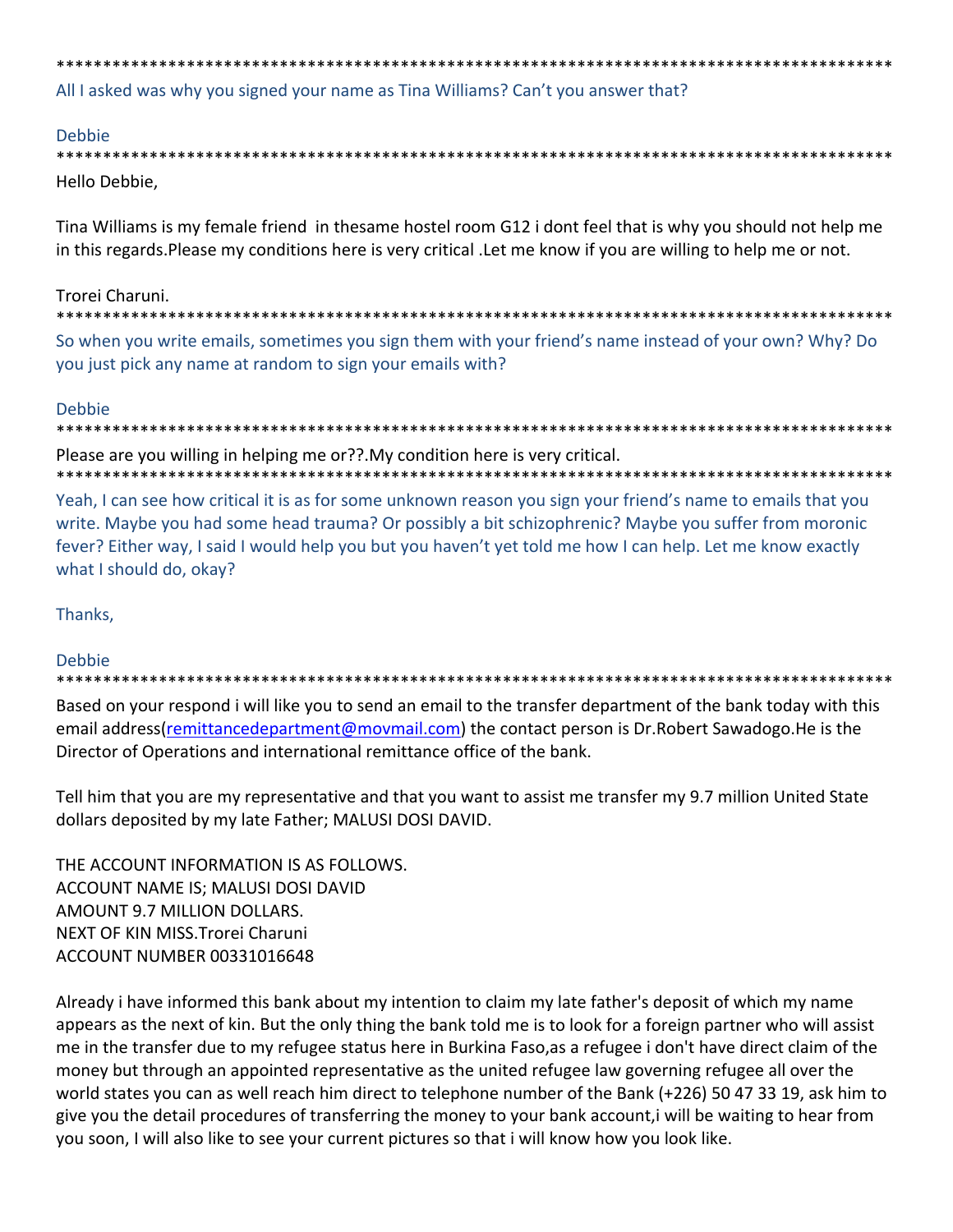God bless you as you do this today,

Yours forever love many kisssssss, Trorei Charuni. 

This moron is trying to play the Romance angle as well but doesn't know that Debbie is a female name. I think I keep her hanging a few days...I am also baiting her as Greg from Yahoo at the same time, and he is giving her a worse time than Debbie! \*\*\*\*\*\*\*\*\*\*\*\*\*\*\*\*\*\*\*\*\*\*\*\*\*\*\*\*\*\*\*\*\*

How are you? i hope all is well, i am very worried why you keep silent on me since all these days. I want to know that I contacted the bank yesterday and I wrote to the bank to contact you for the transfer process which I strongly believe that they will contact you any moment from now. My loves please try to inform me as soon as you hear from the bank so that I will advice you on what to do next to avoid mistake.

I will be happy that you will not betray me once you receive this money into your account and try to make sure you keep this transfer as a top secret within us to avoid the enemy of progress not to put there evil eyes on this money why because this money is only my hope to run the human rise in future. I know that you are not in position to contact the bank.

Thanks remain in bless. I am waiting for your urgent reply.

#### trorei charuni

It was a holiday weekend and I went away and did not have access to a computer. I don't think you are in any position to "advice" me on what to do next because you don't seem to know anything about banking. Or anything else. No bank on Earth requires an "Empowerment Letter" to receive funds that are legally owned by a depositor. That is the silliest thing I have ever heard of. I am glad to see that you remembered your name this time - maybe you should write it down on your hand if you keep forgetting.

I will contact the bank to have them clue you in how banking works in the real world.

| Thanks,       |
|---------------|
| <b>Debbie</b> |
|               |
| Dear Debbie   |

Since i dont know banking system please i would like you to help me because my condition is very critical here and nobody is willing to help me, so immediately you write to the bank, please update me ok. I thank you for vour concern

Regards trorei charuni 

Okay, I will. Talk to you later after I get the bank to explain it to you. I have never met anyone who that simple that didn't know how a bank works. Weird...

Debbie

To the bank...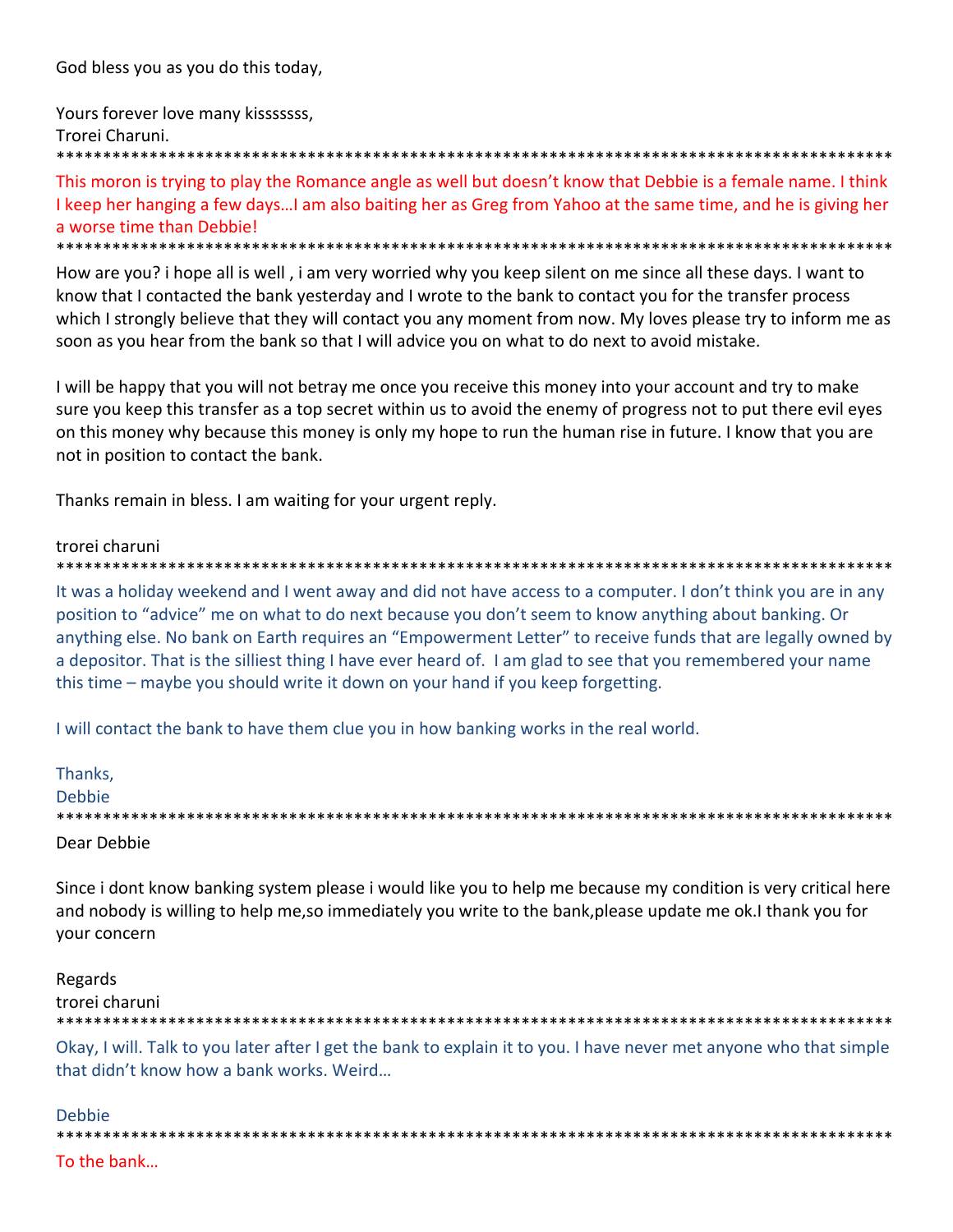Dr.Robert Sawadogo;

I am writing to you in regards to a Miss Trorei Baruni. I have been dealing with her for a couple weeks now, trying to assist her in procuring her inheritance from her father. Unfortunately she is dumb as a rock and doesn't understand proper banking procedures. She thinks that I must write something that she calls an Empowerment Letter to you in order for you to release her funds. Is that ridiculous? I know, but as I said, she is a complete and utter moron. Can you believe that she forgot her own name once? She signed an email with who she says is another girl at the hostel. How stupid was that? Anywho, can you please explain proper banking procedures to this dolt so we can get this money transferred?

Thank you very much. Debbie

I change her name here to see if the bank changes it as well…Weird that I can give them the wrong name and they know exactly who and what I am talking about.

\*\*\*\*\*\*\*\*\*\*\*\*\*\*\*\*\*\*\*\*\*\*\*\*\*\*\*\*\*\*\*\*\*\*\*\*\*\*\*\*\*\*\*\*\*\*\*\*\*\*\*\*\*\*\*\*\*\*\*\*\*\*\*\*\*\*\*\*\*\*\*\*\*\*\*\*\*\*\*\*\*\*\*\*\*\*\*\*\*\* ATTN:DEBBIE.

OFFICIAL LEGAL TRANSFER OBLIGATION.

IN ACORDANCE TO OUR BOARD OF DIRECTORS MEETING HELD UNBEHALF OF YOUR MAIL SUBMITTED ,THIS MANAGEMENT HAS GONE THROUGH YOUR LATE PARTNER MR MALUSI DOSI DAVID ASSOCIATE FILE,AND WE HAVE FIND OUT THAT THE AMOUNT YOU MENTIONED(9.7 million United State dollars) IS LEFT IN HIS ACCOUNT.

THEREFORE,IN ACCORDANCE WITH OUR NATIONAL BANKING RULES AND REGULATIONS REGARDING TO SUCH CLAIM, FILL THE APPLICATION FORM BELOW AND RETURN BACK TO THIS BANK FOR OFFICIAL PROGRAMMING OF YOUR TRANSFER AND TO ENABLE US SUBMITTE THIS FOREIGN PAYMENT FORM TO THE FEDERAL HIGHCOURT OF BURKINA FASO TO OBTAIN "AUTORIZITION TRANSFER COURT ORDER AND MURUNAB STAMP DUTY",THE PROCUREMENT OF THE ABOVE DOCUMENTS WILL REQUIRE YOUR PRESENT HERE IN BURKINA FASO FOR THE SIGNING OF THE RELATED DOCUMENTS TO ENABLE THE HIGH COURT ISSUE THIS DOCUMENTS,SO THAT THIS BANK CAN HAVE THE AUTORITY TO APPROVE YOUR TRANSFER PAYMENT FILE FOR TRANSFER.

1.YOUR FULL. 2.YOUR FULL BANK INFORMATION DETAILS 3.DIRECT TELEPHONE NUMBER. 4.FAX NUMBER. 5.YOUR VALID ID CARD/INTERNATIONAL PASSPORT. 6.OCCUPATION.

DR.ROBERT SAWADOGO BANK COMMERCIALE DU BURKINA. 653, av. du Dr Kwamé Nkrumah, Ouagadougou, Postal Address, BP 1 Burkina Faso Tele: 0022650473319. \*\*\*\*\*\*\*\*\*\*\*\*\*\*\*\*\*\*\*\*\*\*\*\*\*\*\*\*\*\*\*\*\*\*\*\*\*\*\*\*\*\*\*\*\*\*\*\*\*\*\*\*\*\*\*\*\*\*\*\*\*\*\*\*\*\*\*\*\*\*\*\*\*\*\*\*\*\*\*\*\*\*\*\*\*\*\*\*\*\*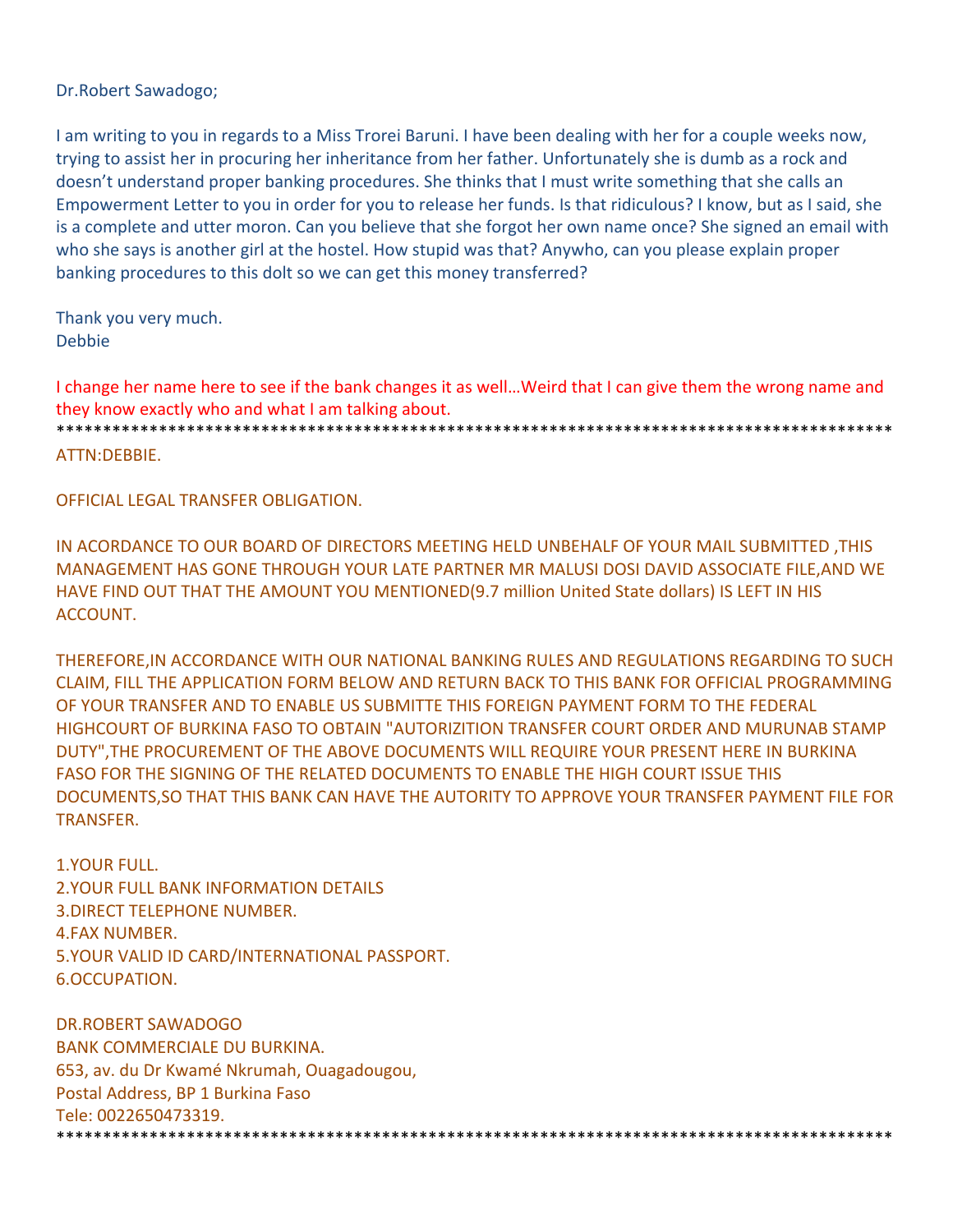What are you talking about? Did you even read my email? Do you know anything about banking at all? I asked you to explain to Miss Baruni about proper banking procedures and that it's her money in the bank so why would I have to beg the bank to send it to me? Is this your first day on the job? Please put me in touch with someone who will actually read my emails and follow instructions accordingly.

Thank you,

# Debbie

#### \*\*\*\*\*\*\*\*\*\*\*\*\*\*\*\*\*\*\*\*\*\*\*\*\*\*\*\*\*\* \*\*\*\*\*\*\*\*\*

DO NOT WRITE OR CONTACT THIS BANK AGAIN, IF WE GET ANY MAIL FROM YOU, WE WILL REPORT YOU TO THE AUTHORITIES HERE TO TAKE ACTION.

**DR.ROBERT SAWADOGO BANK COMMERCIALE DU BURKINA.** 653, av. du Dr Kwamé Nkrumah, Ouagadougou, Postal Address, BP 1 Burkina Faso Tele: 0022650473319.

Oops - a little mad...I sent this fool approximately 10 emails after this trying to get him to report me to the authorities but to no avail (and no response). \*\*\*\*\*\*\*\*\*\*\*\*\*\*\*\*\*\*\*\*\*\*\*\* 

Have you spoken with the bank?

## Debbie

\*\*\*\*\*\*\*\*\*\*\*\*\*\*\*\*\*\* \*\*\*\*\*\*\*\*\*\*\*\*\*\*\*\*\*\*\*\*\*\*\*\*

I can see you are not serious and you want the bank here to wicked me which is not good at all. why are you very strict to the bank and so stupid .please dont write me again let me find someone to help me ok. \*\*\*\*\*\*\*\*\*\*\*\*\*\*\*\*\*\*\*\*\*\*\*\*\*\*\*\*\*\*\*

You are so stupid – I see why you keep forgetting your own name. You have no idea how banks work and the one you have chosen seems to fit your motif because they were almost as dumb as you are. The moron didn't even read my email or follow my instructions, almost like he had a pre-written response. I'm sure you will be very happy working with a new partner – make sure you find one that doesn't mind that you can't remember your name or whine like a freaking baby.

## Debbie

I can see the "Bank" contacted her and told her what I said even though I spelled her name wrong (Baruni = Charuni). I guess all you have to be is close and the bank knows exactly who you are and what you are talking about.

The whole curse you cursed me, will go to all your sisters and your family because you promised to help only making jokes with me and you want the bank to collect my father's money but do not worry God will help me. I promise that if your sisters needed help from somebody, they will never ever get a help from someobdy in life because you made me to carry always and may all your sisters carry always in there lives. All these curse and stress you gave me shall return hundred fools to your sisters and all your families.

I am sorry that you are so stupid and have to beg people for money. Try getting a job and you won't be so worthless.